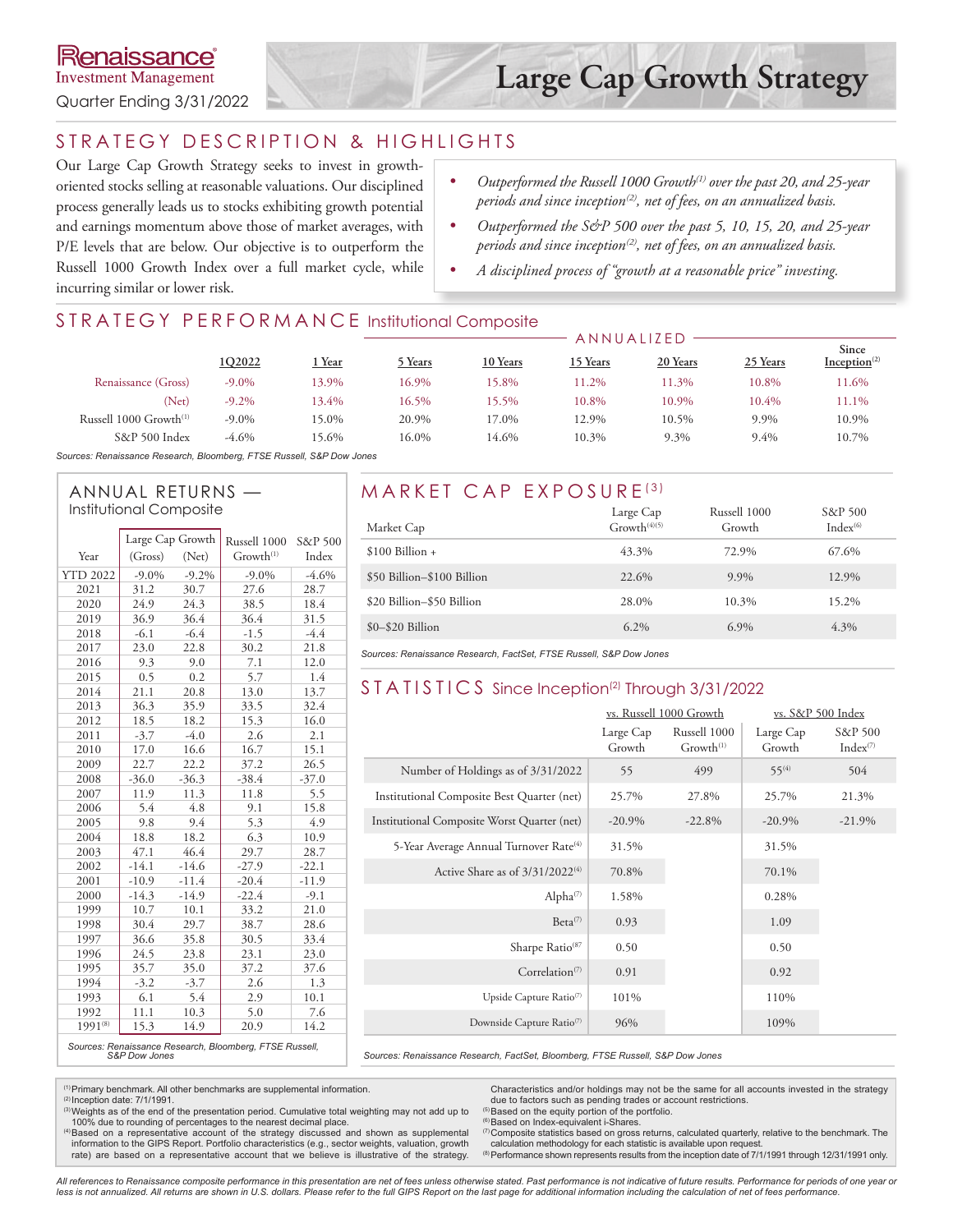# Large Cap Growth Strategy **Development Accounts** Quarter Ending 3/31/2022

#### BUY DISCIPLINE (1)(2)



## SELL DISCIPLINE<sup>(2)</sup>

Characteristics of Sell-Ranked Stocks

- high valuation
- slowing rates of earnings growth
- negative earnings estimate revisions



#### Risk Control

- approximately 50-60 positions
- equal-weighted positions (at cost)
- reviewed for scaleback at double-weight (based on current target weight)
- 40% maximum in any sector (at cost)
- disciplined sale evaluation process

*Stock rankings are used as a tool in our sell decision process.*

<sup>(1)</sup> Chart is for illustrative purposes only and is not drawn to scale.<br><sup>(2)</sup> This is an overview of the investment process that quides our decision making. While stock rankings are used as a quide, the Portfolio Manager (3) The Focus List is based on the output of our proprietary quantitative screening process and it represents the top 20% of our eligible investment universe for this investment strategy.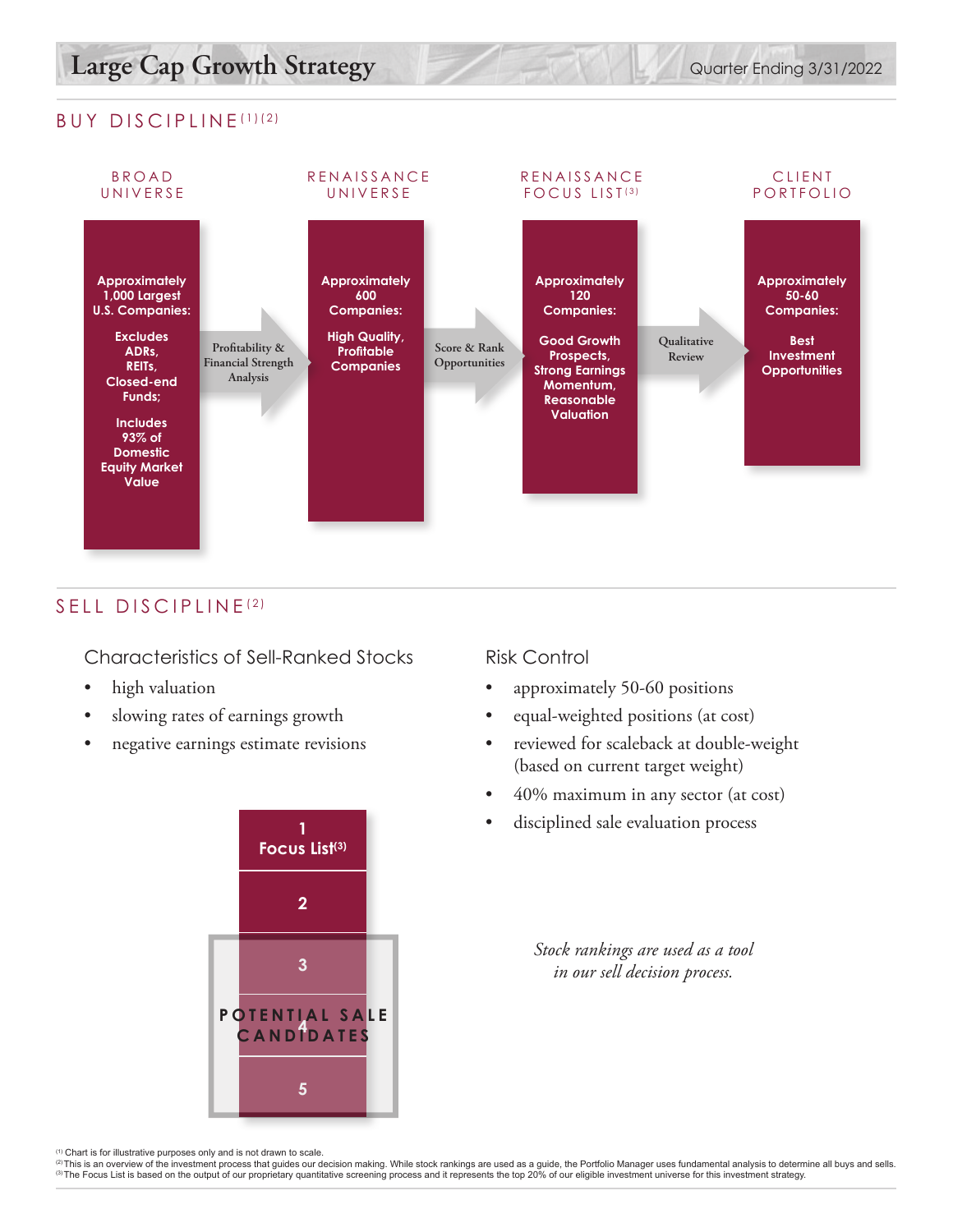### SECTOR ALLOCATION<sup>(1)</sup>

| Sector                        | Large Cap Growth <sup>(2)</sup> | Russell 1000 Growth | S&P 500 Index <sup>(3)</sup> |
|-------------------------------|---------------------------------|---------------------|------------------------------|
| <b>Information Technology</b> | 34.7%                           | 46.2%               | 28.0%                        |
| Health Care                   | 19.5%                           | 8.9%                | 13.6%                        |
| Industrials                   | 14.8%                           | $6.1\%$             | 7.9%                         |
| <b>Consumer Discretionary</b> | 11.9%                           | 18.5%               | 12.0%                        |
| <b>Communication Services</b> | 5.6%                            | 10.5%               | 9.4%                         |
| Financials                    | 3.5%                            | 2.5%                | 11.1%                        |
| <b>Consumer Staples</b>       | 3.5%                            | 4.2%                | $6.1\%$                      |
| Energy                        | 1.9%                            | 0.5%                | 3.9%                         |
| Materials                     | 1.8%                            | 0.9%                | 2.6%                         |
| Real Estate                   | 1.6%                            | 1.7%                | 2.7%                         |
| Cash                          | 1.1%                            | $0.0\%$             | $0.0\%$                      |
| Utilities                     | $0.0\%$                         | $0.0\%$             | 2.7%                         |

*Source: Renaissance Research, FactSet, FTSE Russell, S&P Dow Jones*

#### LARGE CAP GROWTH HOLDINGS<sup>(2)(4)</sup>

| Information<br>Technology              | Accenture, Adobe, Akamai Technologies,<br>Amphenol, Apple, Cadence Design Systems,<br>CDW, Fortinet, Genpact, KLA, Lam<br>Research, Mastercard, Microsoft, Motorola<br>Solutions, NVIDIA, ServiceNow, Texas<br>Instruments, Visa |
|----------------------------------------|----------------------------------------------------------------------------------------------------------------------------------------------------------------------------------------------------------------------------------|
| Health Care                            | Abbott Laboratories, AmerisourceBergen,<br>Danaher, HCA Healthcare, Horizon<br>Therapeutics, Johnson & Johnson,<br>PerkinElmer, Thermo Fisher Scientific,<br>UnitedHealth Group, Vertex<br>Pharmaceuticals, Zoetis               |
| Industrials                            | 3M, Cintas, Donaldson, Illinois Tool Works,<br>Lockheed Martin, Roper Industries, Union<br>Pacific, Vertiv, Waste Management                                                                                                     |
| Consumer<br><b>Discretionary</b>       | Amazon.com, Dollar General, Home Depot,<br>Lowe's Companies, O'Reilly Automotive,<br>Ross Stores, Ulta Beauty                                                                                                                    |
| Communication<br>Services              | Alphabet, Electronic Arts, Meta Platforms                                                                                                                                                                                        |
| Sources: Renaissance Research, FactSet |                                                                                                                                                                                                                                  |

(1)Weights as of the end of the presentation period. Cumulative total weighting may not add up to 100%

- due to rounding of percentages to the nearest decimal place.<br><sup>(2)</sup>Based on a representative account of the strategy discussed and shown as supplemental information to the GIPS Report. Portfolio characteristics (e.g., sector weights, valuation, growth rate) are based on a representative account that we believe is illustrative of the strategy. Characteristics and/or holdings may not be the same for all accounts invested in the strategy due to factors such as pending trades or account restrictions.
- as pending trades or account restrictions.<br><sup>(3)</sup>Based on Index-equivalent i-Shares.<br><sup>(4)</sup>Any securities referenced should not be considered a recommendation to purchase or sell a particular security. These securities may represent a portion or all of the companies held in a

## GICS ® SECTOR INFORMATION

representative account in this strategy as of the date stated and are intended for informational purposes only. Nonperformance-based criteria have been used to select the securities listed. The past performance of these securities is no guarantee of future results. The specific securities identified and described may not represent all of the securities purchased, sold or recommended for this strategy. The reader should not assume that investments in the securities identified or discussed were or will prove to be profitable. Portfolio holdings may not be current recommendations to buy or sell any security, and may no longer be held in the representative account. To request a complete list of portfolio holdings recommendations for the past year, the calculation methodology, or a list showing the contribution of every holding to the representative account's performance for the time period stated, please contact Renaissance at compliance@reninv.com.

Financials Raymond James Financial, S&P Global

Altria Group, Procter & Gamble

Consumer Staples

Energy EOG Resources

Real Estate CBRE Group

Utilities None

Materials Martin Marietta Materials

Sector Listing according to MSCI and S&P Dow Jones data: MSCI and S&P Dow Jones do not make any express or implied warranties or representations and shall have no liability whatsoever with respect to any GICS data contained herein.

|  |  | Renaissance Investment Management |                                                                  |
|--|--|-----------------------------------|------------------------------------------------------------------|
|  |  |                                   | 800.837.3863 ■ 513.723.4500 ■ Fax: 513.723.4512 ■ www.reninv.com |